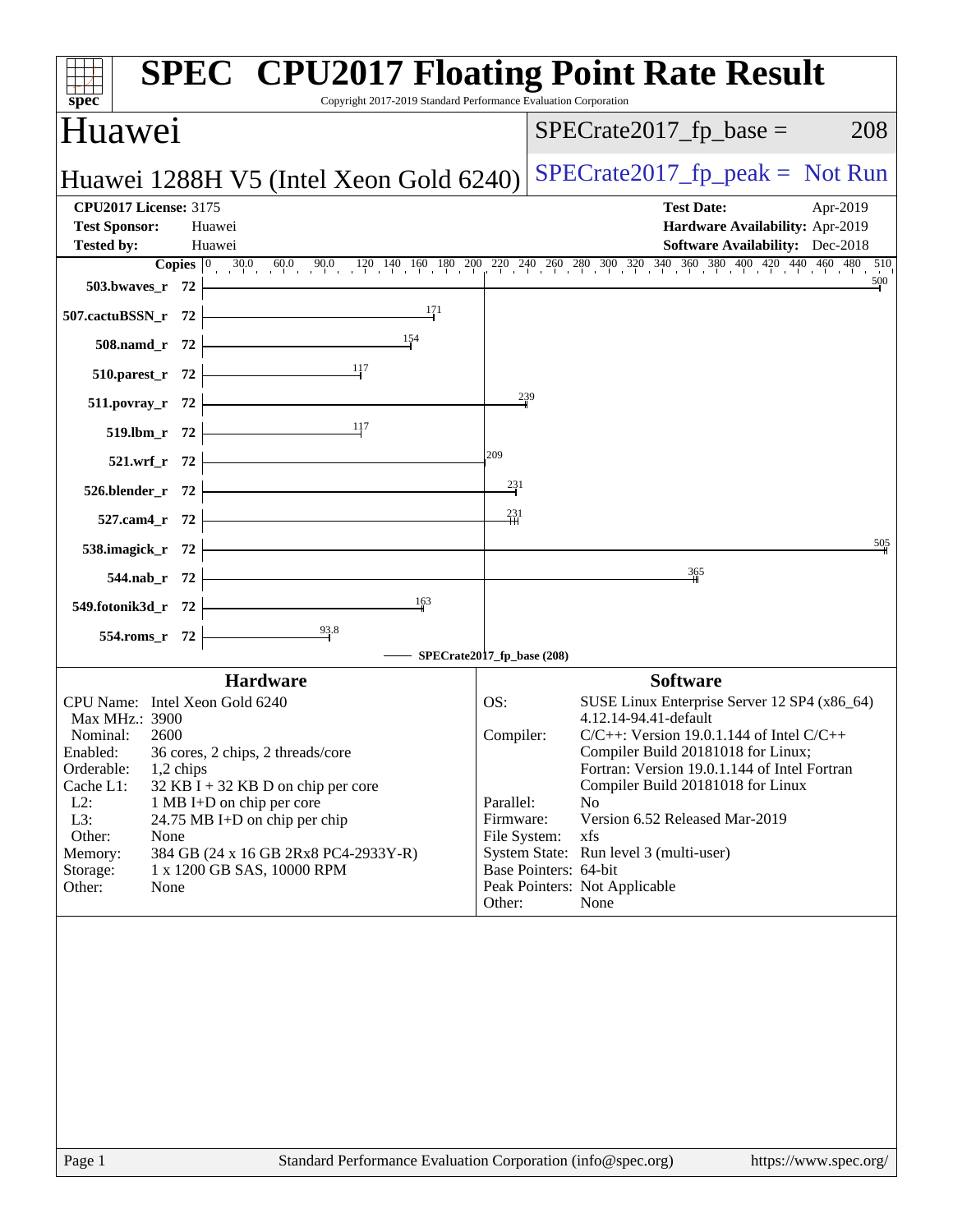| <b>SPEC CPU2017 Floating Point Rate Result</b><br>spec<br>Copyright 2017-2019 Standard Performance Evaluation Corporation |                                                               |                |                |                                                                                                          |       |                |       |               |                |              |                |              |                                        |              |
|---------------------------------------------------------------------------------------------------------------------------|---------------------------------------------------------------|----------------|----------------|----------------------------------------------------------------------------------------------------------|-------|----------------|-------|---------------|----------------|--------------|----------------|--------------|----------------------------------------|--------------|
| Huawei<br>208<br>$SPECrate2017_fp\_base =$                                                                                |                                                               |                |                |                                                                                                          |       |                |       |               |                |              |                |              |                                        |              |
| $SPECrate2017_fp\_peak = Not Run$<br>Huawei 1288H V5 (Intel Xeon Gold 6240)                                               |                                                               |                |                |                                                                                                          |       |                |       |               |                |              |                |              |                                        |              |
|                                                                                                                           | <b>CPU2017 License: 3175</b><br><b>Test Date:</b><br>Apr-2019 |                |                |                                                                                                          |       |                |       |               |                |              |                |              |                                        |              |
| <b>Test Sponsor:</b>                                                                                                      | Huawei                                                        |                |                |                                                                                                          |       |                |       |               |                |              |                |              | Hardware Availability: Apr-2019        |              |
| <b>Tested by:</b>                                                                                                         | Huawei                                                        |                |                |                                                                                                          |       |                |       |               |                |              |                |              | <b>Software Availability:</b> Dec-2018 |              |
| <b>Results Table</b>                                                                                                      |                                                               |                |                |                                                                                                          |       |                |       |               |                |              |                |              |                                        |              |
|                                                                                                                           |                                                               |                |                | <b>Base</b>                                                                                              |       |                |       |               |                |              | <b>Peak</b>    |              |                                        |              |
| <b>Benchmark</b>                                                                                                          | <b>Copies</b>                                                 | <b>Seconds</b> | Ratio          | <b>Seconds</b>                                                                                           | Ratio | <b>Seconds</b> | Ratio | <b>Copies</b> | <b>Seconds</b> | <b>Ratio</b> | <b>Seconds</b> | <b>Ratio</b> | <b>Seconds</b>                         | <b>Ratio</b> |
| 503.bwaves_r                                                                                                              | 72                                                            | 1444           | 500            | 1442                                                                                                     | 501   | 1443           | 500   |               |                |              |                |              |                                        |              |
| 507.cactuBSSN r                                                                                                           | 72                                                            | 534            | 171            | 533                                                                                                      | 171   | 533            | 171   |               |                |              |                |              |                                        |              |
| 508.namd_r                                                                                                                | 72                                                            | 444            | 154            | 443                                                                                                      | 154   | 446            | 154   |               |                |              |                |              |                                        |              |
| 510.parest_r                                                                                                              | 72                                                            | 1618           | 116            | 1614                                                                                                     | 117   | 1609           | 117   |               |                |              |                |              |                                        |              |
| 511.povray_r                                                                                                              | 72                                                            | 706            | 238            | 702                                                                                                      | 240   | 702            | 239   |               |                |              |                |              |                                        |              |
| 519.lbm r                                                                                                                 | 72                                                            | 649            | 117            | 648                                                                                                      | 117   | 649            | 117   |               |                |              |                |              |                                        |              |
| $521.wrf$ r                                                                                                               | 72                                                            | 774            | 208            | 772                                                                                                      | 209   | 773            | 209   |               |                |              |                |              |                                        |              |
| 526.blender r                                                                                                             | 72                                                            | 473            | 232            | 474                                                                                                      | 231   | 475            | 231   |               |                |              |                |              |                                        |              |
| 527.cam4_r                                                                                                                | 72                                                            | 554            | 227            | 546                                                                                                      | 231   | 540            | 233   |               |                |              |                |              |                                        |              |
| 538.imagick_r                                                                                                             | 72                                                            | 354            | 505            | 356                                                                                                      | 504   | 354            | 506   |               |                |              |                |              |                                        |              |
| 544.nab_r                                                                                                                 | 72                                                            | 334            | 363            | 331                                                                                                      | 366   | 332            | 365   |               |                |              |                |              |                                        |              |
| 549.fotonik3d r                                                                                                           | 72                                                            | 1719           | 163            | 1732                                                                                                     | 162   | 1722           | 163   |               |                |              |                |              |                                        |              |
| $554$ .roms_r                                                                                                             | 72                                                            | 1217           | 94.0           | 1220                                                                                                     | 93.8  | 1224           | 93.5  |               |                |              |                |              |                                        |              |
| $SPECrate2017_fp\_base =$                                                                                                 |                                                               |                | 208            |                                                                                                          |       |                |       |               |                |              |                |              |                                        |              |
| $SPECrate2017_fp_peak =$                                                                                                  |                                                               |                | <b>Not Run</b> |                                                                                                          |       |                |       |               |                |              |                |              |                                        |              |
|                                                                                                                           |                                                               |                |                | Results appear in the order in which they were run. Bold underlined text indicates a median measurement. |       |                |       |               |                |              |                |              |                                        |              |
| <b>Submit Notes</b>                                                                                                       |                                                               |                |                |                                                                                                          |       |                |       |               |                |              |                |              |                                        |              |

 The numactl mechanism was used to bind copies to processors. The config file option 'submit' was used to generate numactl commands to bind each copy to a specific processor. For details, please see the config file.

#### **[Operating System Notes](http://www.spec.org/auto/cpu2017/Docs/result-fields.html#OperatingSystemNotes)**

Stack size set to unlimited using "ulimit -s unlimited"

#### **[General Notes](http://www.spec.org/auto/cpu2017/Docs/result-fields.html#GeneralNotes)**

Environment variables set by runcpu before the start of the run: LD\_LIBRARY\_PATH = "/spec2017/lib/ia32:/spec2017/lib/intel64"

 Binaries compiled on a system with 1x Intel Core i9-7900X CPU + 32GB RAM memory using Redhat Enterprise Linux 7.5 Transparent Huge Pages enabled by default Prior to runcpu invocation Filesystem page cache synced and cleared with: sync; echo 3> /proc/sys/vm/drop\_caches runcpu command invoked through numactl i.e.: numactl --interleave=all runcpu <etc> Yes: The test sponsor attests, as of date of publication, that CVE-2017-5754 (Meltdown) is mitigated in the system as tested and documented.

**(Continued on next page)**

| Page 2 | Standard Performance Evaluation Corporation (info@spec.org) | https://www.spec.org/ |
|--------|-------------------------------------------------------------|-----------------------|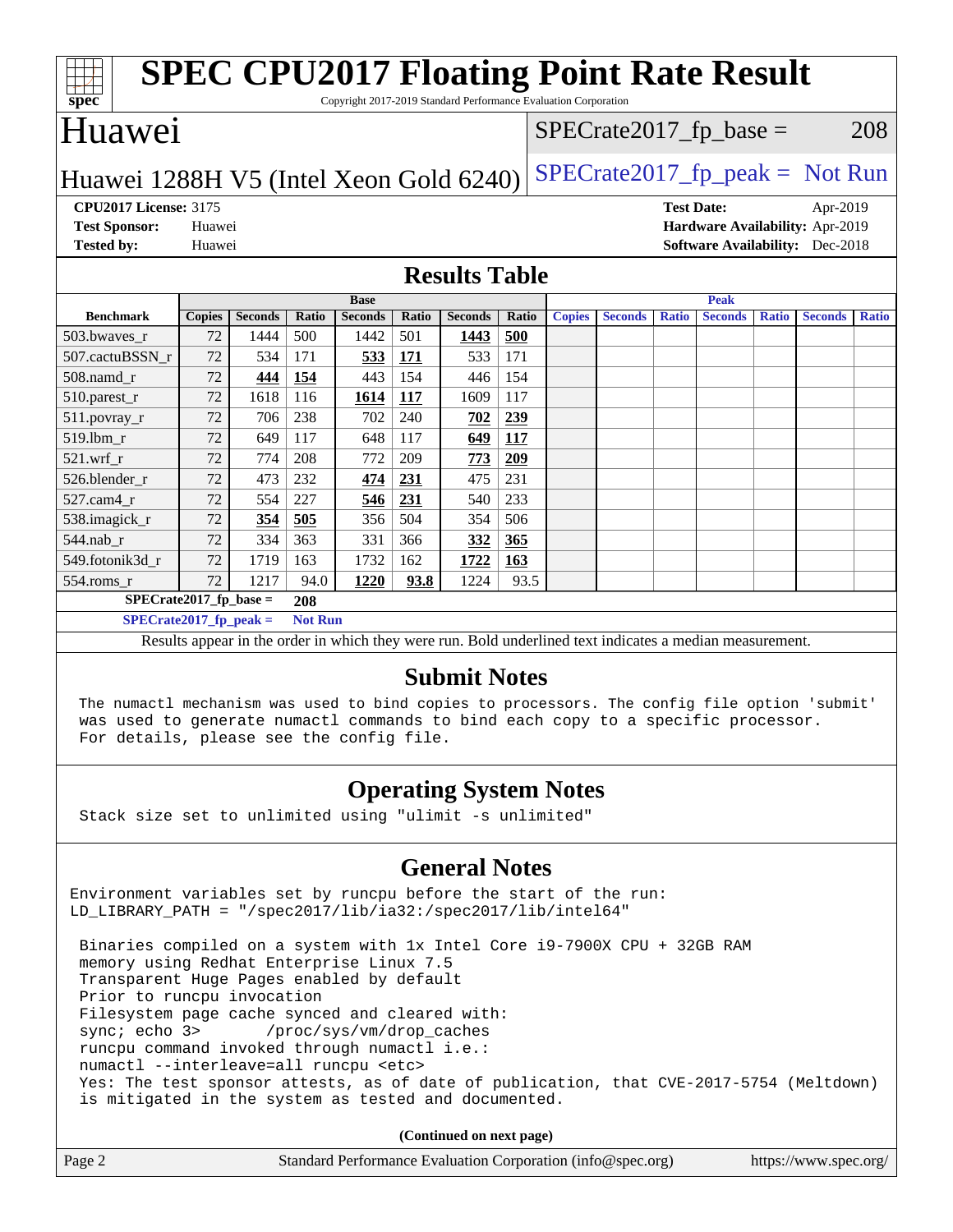

## **[SPEC CPU2017 Floating Point Rate Result](http://www.spec.org/auto/cpu2017/Docs/result-fields.html#SPECCPU2017FloatingPointRateResult)**

Copyright 2017-2019 Standard Performance Evaluation Corporation

#### Huawei

 $SPECTate2017<sub>fr</sub> base = 208$ 

#### Huawei 1288H V5 (Intel Xeon Gold  $6240$ ) [SPECrate2017\\_fp\\_peak =](http://www.spec.org/auto/cpu2017/Docs/result-fields.html#SPECrate2017fppeak) Not Run

**[Tested by:](http://www.spec.org/auto/cpu2017/Docs/result-fields.html#Testedby)** Huawei **[Software Availability:](http://www.spec.org/auto/cpu2017/Docs/result-fields.html#SoftwareAvailability)** Dec-2018

**[CPU2017 License:](http://www.spec.org/auto/cpu2017/Docs/result-fields.html#CPU2017License)** 3175 **[Test Date:](http://www.spec.org/auto/cpu2017/Docs/result-fields.html#TestDate)** Apr-2019 **[Test Sponsor:](http://www.spec.org/auto/cpu2017/Docs/result-fields.html#TestSponsor)** Huawei **[Hardware Availability:](http://www.spec.org/auto/cpu2017/Docs/result-fields.html#HardwareAvailability)** Apr-2019

#### **[General Notes \(Continued\)](http://www.spec.org/auto/cpu2017/Docs/result-fields.html#GeneralNotes)**

 Yes: The test sponsor attests, as of date of publication, that CVE-2017-5753 (Spectre variant 1) is mitigated in the system as tested and documented. Yes: The test sponsor attests, as of date of publication, that CVE-2017-5715 (Spectre variant 2) is mitigated in the system as tested and documented. **[Platform Notes](http://www.spec.org/auto/cpu2017/Docs/result-fields.html#PlatformNotes)** BIOS configuration: Power Policy Set to Performance SNC Set to Enabled IMC Interleaving Set to 1-way Interleave XPT Prefetch Set to Enabled Sysinfo program /spec2017/bin/sysinfo Rev: r5974 of 2018-05-19 9bcde8f2999c33d61f64985e45859ea9 running on sles12sp4 Wed Apr 3 10:41:42 2019 SUT (System Under Test) info as seen by some common utilities. For more information on this section, see <https://www.spec.org/cpu2017/Docs/config.html#sysinfo> From /proc/cpuinfo model name : Intel(R) Xeon(R) Gold 6240 CPU @ 2.60GHz 2 "physical id"s (chips) 72 "processors" cores, siblings (Caution: counting these is hw and system dependent. The following excerpts from /proc/cpuinfo might not be reliable. Use with caution.) cpu cores : 18 siblings : 36 physical 0: cores 0 1 2 3 4 8 9 10 11 16 17 18 19 20 24 25 26 27 physical 1: cores 0 1 2 3 4 8 9 10 11 16 17 18 19 20 24 25 26 27 From lscpu: Architecture: x86\_64 CPU op-mode(s): 32-bit, 64-bit<br>Byte Order: Little Endian Little Endian  $CPU(s):$  72 On-line CPU(s) list: 0-71 Thread(s) per core: 2 Core(s) per socket: 18 Socket(s): 2 NUMA node(s): 4 Vendor ID: GenuineIntel CPU family: 6 Model: 85 Model name: Intel(R) Xeon(R) Gold 6240 CPU @ 2.60GHz Stepping: 6 **(Continued on next page)**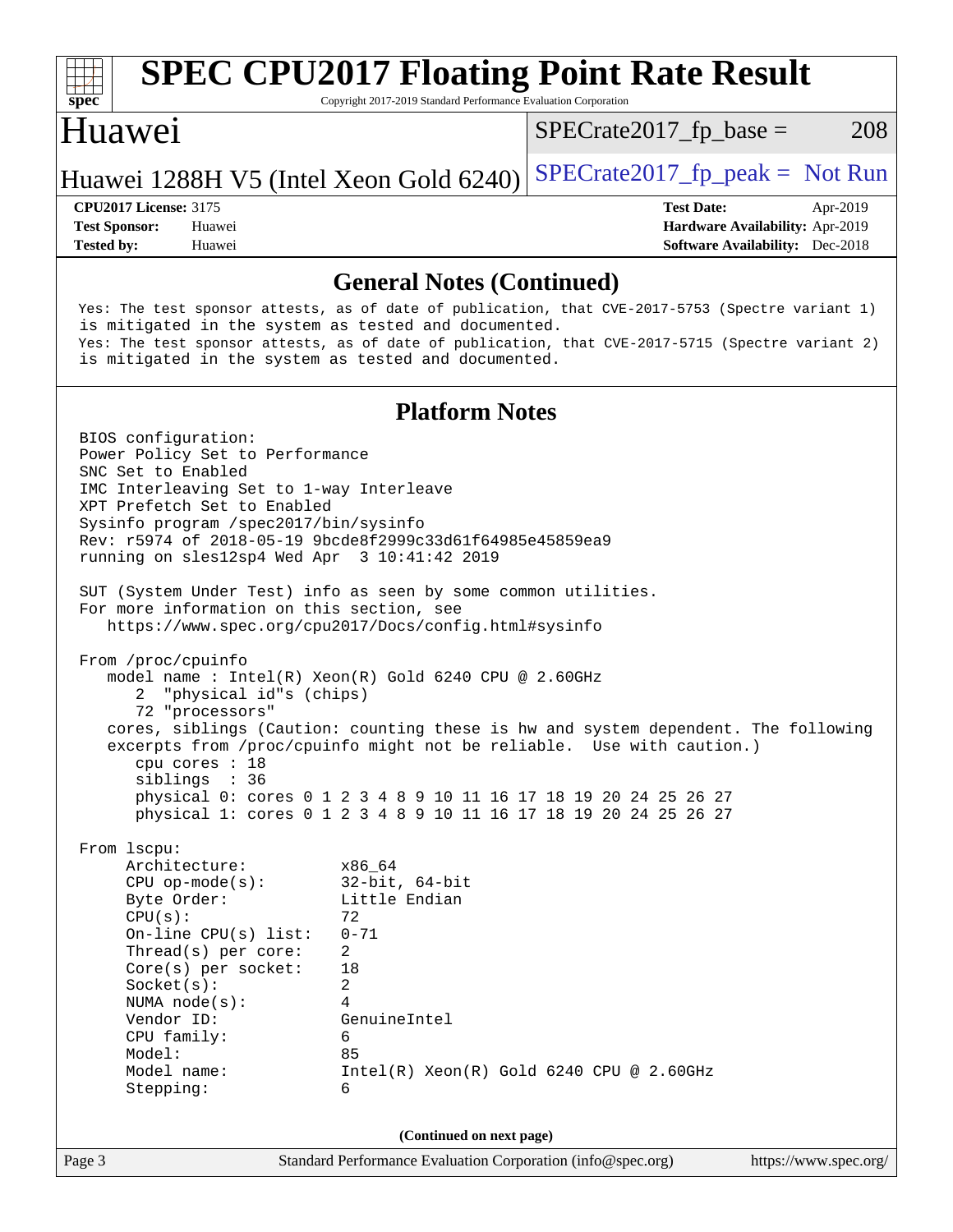| <b>SPEC CPU2017 Floating Point Rate Result</b><br>Copyright 2017-2019 Standard Performance Evaluation Corporation<br>$spec^*$                                                                                                                                                                                                                                                                                                                                                                                                                                                                                                                                                                                                                                                                                                                                                                                                                                                                                                                                                                                                                                                                                                           |                                                                                                                                                                                                                                                                                                                        |
|-----------------------------------------------------------------------------------------------------------------------------------------------------------------------------------------------------------------------------------------------------------------------------------------------------------------------------------------------------------------------------------------------------------------------------------------------------------------------------------------------------------------------------------------------------------------------------------------------------------------------------------------------------------------------------------------------------------------------------------------------------------------------------------------------------------------------------------------------------------------------------------------------------------------------------------------------------------------------------------------------------------------------------------------------------------------------------------------------------------------------------------------------------------------------------------------------------------------------------------------|------------------------------------------------------------------------------------------------------------------------------------------------------------------------------------------------------------------------------------------------------------------------------------------------------------------------|
| Huawei                                                                                                                                                                                                                                                                                                                                                                                                                                                                                                                                                                                                                                                                                                                                                                                                                                                                                                                                                                                                                                                                                                                                                                                                                                  | 208<br>$SPECrate2017_fp\_base =$                                                                                                                                                                                                                                                                                       |
| Huawei 1288H V5 (Intel Xeon Gold 6240)                                                                                                                                                                                                                                                                                                                                                                                                                                                                                                                                                                                                                                                                                                                                                                                                                                                                                                                                                                                                                                                                                                                                                                                                  | $SPECrate2017_fp\_peak = Not Run$                                                                                                                                                                                                                                                                                      |
| <b>CPU2017 License: 3175</b><br><b>Test Sponsor:</b><br>Huawei<br><b>Tested by:</b><br>Huawei                                                                                                                                                                                                                                                                                                                                                                                                                                                                                                                                                                                                                                                                                                                                                                                                                                                                                                                                                                                                                                                                                                                                           | <b>Test Date:</b><br>Apr-2019<br>Hardware Availability: Apr-2019<br><b>Software Availability:</b> Dec-2018                                                                                                                                                                                                             |
| <b>Platform Notes (Continued)</b>                                                                                                                                                                                                                                                                                                                                                                                                                                                                                                                                                                                                                                                                                                                                                                                                                                                                                                                                                                                                                                                                                                                                                                                                       |                                                                                                                                                                                                                                                                                                                        |
| 2600.000<br>CPU MHz:<br>3900.0000<br>CPU max MHz:<br>CPU min MHz:<br>1000.0000<br>BogoMIPS:<br>5200.00<br>Virtualization:<br>$VT - x$<br>Lld cache:<br>32K<br>Lli cache:<br>32K<br>L2 cache:<br>1024K<br>L3 cache:<br>25344K<br>NUMA node0 CPU(s):<br>NUMA nodel CPU(s):<br>NUMA node2 CPU(s):<br>NUMA node3 CPU(s):<br>Flaqs:<br>pat pse36 clflush dts acpi mmx fxsr sse sse2 ss ht tm pbe syscall nx pdpelgb rdtscp<br>lm constant_tsc art arch_perfmon pebs bts rep_good nopl xtopology nonstop_tsc cpuid<br>aperfmperf pni pclmulqdq dtes64 ds_cpl vmx smx est tm2 ssse3 sdbg fma cx16 xtpr pdcm<br>pcid dca sse4_1 sse4_2 x2apic movbe popcnt tsc_deadline_timer aes xsave avx f16c<br>rdrand lahf_lm abm 3dnowprefetch cpuid_fault epb cat_13 cdp_13 invpcid_single ssbd<br>mba ibrs ibpb stibp tpr_shadow vnmi flexpriority ept vpid fsgsbase tsc_adjust bmil<br>hle avx2 smep bmi2 erms invpcid rtm cqm mpx rdt_a avx512f avx512dq rdseed adx smap<br>clflushopt clwb intel_pt avx512cd avx512bw avx512vl xsaveopt xsavec xgetbvl xsaves<br>cqm_llc cqm_occup_llc cqm_mbm_total cqm_mbm_local dtherm ida arat pln pts pku ospke<br>avx512_vnni flush_l1d arch_capabilities<br>/proc/cpuinfo cache data<br>cache size : 25344 KB | $0-2, 5, 6, 9, 10, 14, 15, 36-38, 41, 42, 45, 46, 50, 51$<br>3, 4, 7, 8, 11-13, 16, 17, 39, 40, 43, 44, 47-49, 52, 53<br>18-20, 23, 24, 27, 28, 32, 33, 54-56, 59, 60, 63, 64, 68, 69<br>21, 22, 25, 26, 29-31, 34, 35, 57, 58, 61, 62, 65-67, 70, 71<br>fpu vme de pse tsc msr pae mce cx8 apic sep mtrr pge mca cmov |
| From numactl --hardware WARNING: a numactl 'node' might or might not correspond to a<br>physical chip.<br>$available: 4 nodes (0-3)$<br>node 0 cpus: 0 1 2 5 6 9 10 14 15 36 37 38 41 42 45 46 50 51<br>node 0 size: 95185 MB<br>node 0 free: 94376 MB<br>node 1 cpus: 3 4 7 8 11 12 13 16 17 39 40 43 44 47 48 49 52 53<br>node 1 size: 96743 MB<br>node 1 free: 95983 MB<br>node 2 cpus: 18 19 20 23 24 27 28 32 33 54 55 56 59 60 63 64 68 69<br>node 2 size: 96743 MB<br>node 2 free: 96147 MB<br>node 3 cpus: 21 22 25 26 29 30 31 34 35 57 58 61 62 65 66 67 70 71<br>node 3 size: 96503 MB<br>node 3 free: 95906 MB<br>node distances:<br>$\overline{0}$<br>$\overline{1}$<br>2<br>3<br>node<br>0: 10 11 21 21<br>11 10 21<br>21<br>1:<br>(Continued on next page)                                                                                                                                                                                                                                                                                                                                                                                                                                                               |                                                                                                                                                                                                                                                                                                                        |
| Page 4<br>Standard Performance Evaluation Corporation (info@spec.org)                                                                                                                                                                                                                                                                                                                                                                                                                                                                                                                                                                                                                                                                                                                                                                                                                                                                                                                                                                                                                                                                                                                                                                   | https://www.spec.org/                                                                                                                                                                                                                                                                                                  |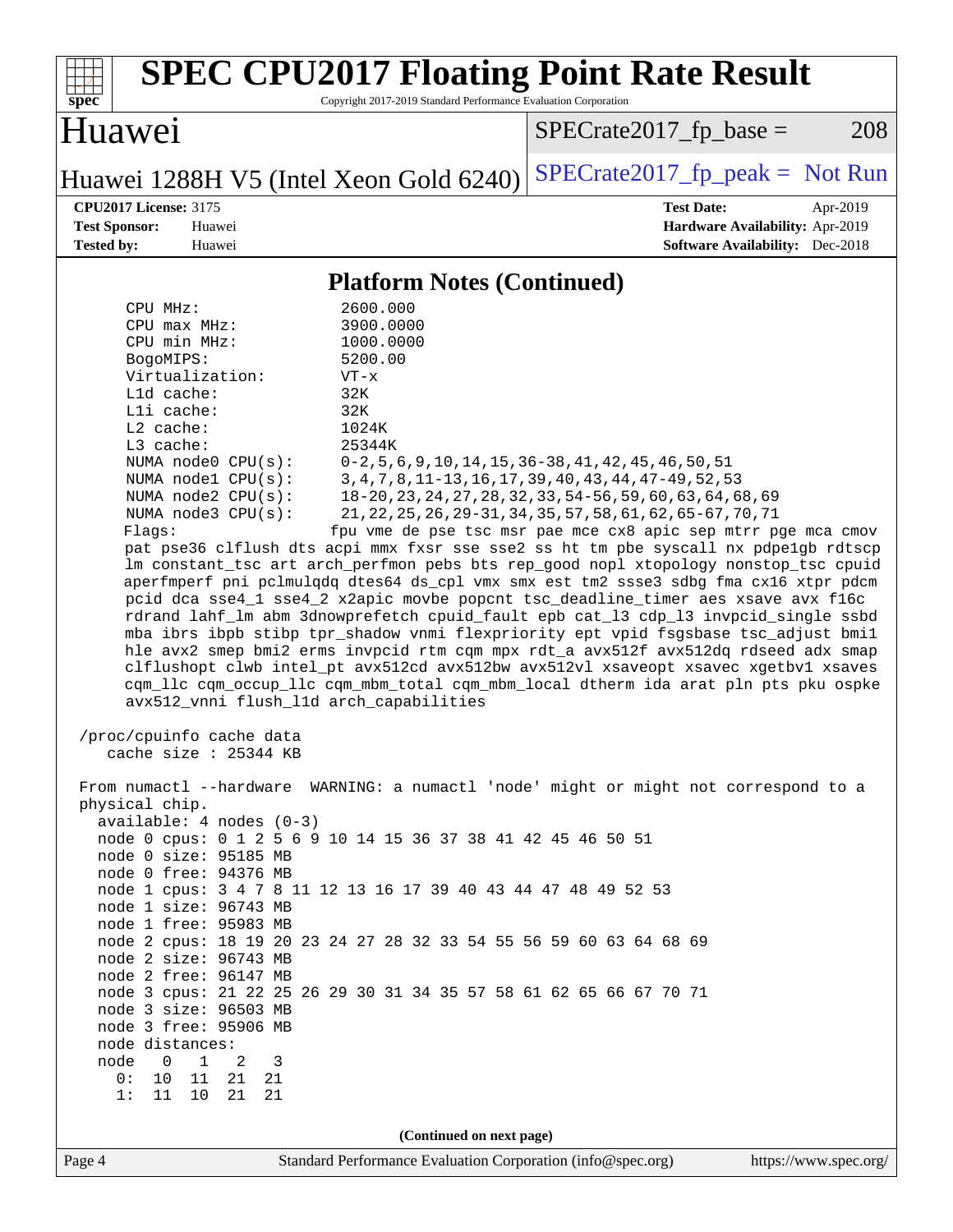| <b>SPEC CPU2017 Floating Point Rate Result</b><br>Copyright 2017-2019 Standard Performance Evaluation Corporation<br>spec <sup>®</sup>                                                                                                                                                                                                                                                                                                                                                                               |                                                                                                            |
|----------------------------------------------------------------------------------------------------------------------------------------------------------------------------------------------------------------------------------------------------------------------------------------------------------------------------------------------------------------------------------------------------------------------------------------------------------------------------------------------------------------------|------------------------------------------------------------------------------------------------------------|
| Huawei                                                                                                                                                                                                                                                                                                                                                                                                                                                                                                               | $SPECrate2017_fp\_base =$<br>208                                                                           |
| Huawei 1288H V5 (Intel Xeon Gold 6240)                                                                                                                                                                                                                                                                                                                                                                                                                                                                               | $SPECrate2017_fp\_peak = Not Run$                                                                          |
| <b>CPU2017 License: 3175</b><br><b>Test Sponsor:</b><br>Huawei<br><b>Tested by:</b><br>Huawei                                                                                                                                                                                                                                                                                                                                                                                                                        | <b>Test Date:</b><br>Apr-2019<br>Hardware Availability: Apr-2019<br><b>Software Availability:</b> Dec-2018 |
| <b>Platform Notes (Continued)</b>                                                                                                                                                                                                                                                                                                                                                                                                                                                                                    |                                                                                                            |
| 2:<br>21 21 10<br>11<br>3:<br>21<br>21<br>11<br>10                                                                                                                                                                                                                                                                                                                                                                                                                                                                   |                                                                                                            |
| From /proc/meminfo<br>MemTotal:<br>394421396 kB<br>HugePages_Total:<br>0<br>Hugepagesize:<br>2048 kB                                                                                                                                                                                                                                                                                                                                                                                                                 |                                                                                                            |
| From /etc/*release* /etc/*version*<br>SuSE-release:<br>SUSE Linux Enterprise Server 12 (x86_64)<br>$VERSION = 12$<br>PATCHLEVEL = 4<br># This file is deprecated and will be removed in a future service pack or release.<br># Please check /etc/os-release for details about this release.<br>os-release:<br>NAME="SLES"<br>VERSION="12-SP4"<br>VERSION ID="12.4"<br>PRETTY_NAME="SUSE Linux Enterprise Server 12 SP4"<br>ID="sles"<br>$ANSI\_COLOR = "0;32"$<br>CPE_NAME="cpe:/o:suse:sles:12:sp4"<br>uname $-a$ : |                                                                                                            |
| Linux sles12sp4 4.12.14-94.41-default #1 SMP Wed Oct 31 12:25:04 UTC 2018 (3090901)<br>x86_64 x86_64 x86_64 GNU/Linux                                                                                                                                                                                                                                                                                                                                                                                                |                                                                                                            |
| Kernel self-reported vulnerability status:<br>Not affected<br>CVE-2017-5754 (Meltdown):<br>CVE-2017-5753 (Spectre variant 1): Mitigation: __user pointer sanitization<br>CVE-2017-5715 (Spectre variant 2): Mitigation: Indirect Branch Restricted Speculation,<br>IBPB, IBRS_FW                                                                                                                                                                                                                                     |                                                                                                            |
| run-level 3 Apr 3 06:20                                                                                                                                                                                                                                                                                                                                                                                                                                                                                              |                                                                                                            |
| SPEC is set to: /spec2017<br>Filesystem<br>Type Size Used Avail Use% Mounted on<br>700G<br>15G 686G<br>/dev/sda3<br>xfs<br>$3\frac{6}{9}$ /                                                                                                                                                                                                                                                                                                                                                                          |                                                                                                            |
| Additional information from dmidecode follows. WARNING: Use caution when you interpret<br>this section. The 'dmidecode' program reads system data which is "intended to allow<br>hardware to be accurately determined", but the intent may not be met, as there are<br>frequent changes to hardware, firmware, and the "DMTF SMBIOS" standard.<br>BIOS INSYDE Corp. 6.52 03/16/2019<br>Memory:                                                                                                                       |                                                                                                            |
| (Continued on next page)                                                                                                                                                                                                                                                                                                                                                                                                                                                                                             |                                                                                                            |
| Page 5<br>Standard Performance Evaluation Corporation (info@spec.org)                                                                                                                                                                                                                                                                                                                                                                                                                                                | https://www.spec.org/                                                                                      |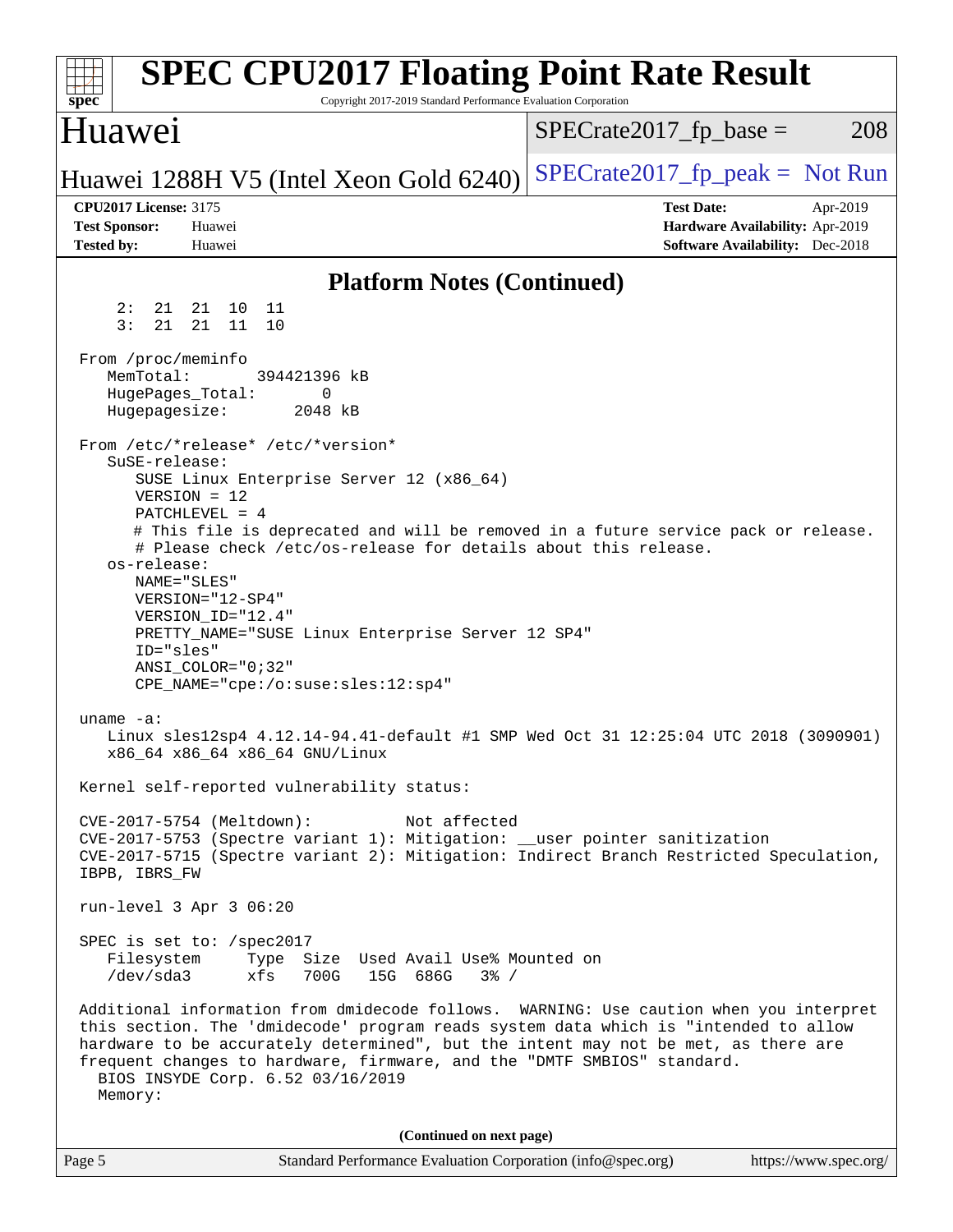| <b>SPEC CPU2017 Floating Point Rate Result</b><br>Copyright 2017-2019 Standard Performance Evaluation Corporation<br>$spec^*$                                                                                                                                                                                                                                                                                                                                                                                                                                        |                               |                                  |                                                                                                |          |
|----------------------------------------------------------------------------------------------------------------------------------------------------------------------------------------------------------------------------------------------------------------------------------------------------------------------------------------------------------------------------------------------------------------------------------------------------------------------------------------------------------------------------------------------------------------------|-------------------------------|----------------------------------|------------------------------------------------------------------------------------------------|----------|
| Huawei                                                                                                                                                                                                                                                                                                                                                                                                                                                                                                                                                               |                               | $SPECrate2017fr base =$          |                                                                                                | 208      |
| Huawei 1288H V5 (Intel Xeon Gold 6240)                                                                                                                                                                                                                                                                                                                                                                                                                                                                                                                               |                               | $SPECrate2017_fp_peak = Not Run$ |                                                                                                |          |
| <b>CPU2017 License: 3175</b><br><b>Test Sponsor:</b><br>Huawei<br><b>Tested by:</b><br>Huawei                                                                                                                                                                                                                                                                                                                                                                                                                                                                        |                               |                                  | <b>Test Date:</b><br>Hardware Availability: Apr-2019<br><b>Software Availability:</b> Dec-2018 | Apr-2019 |
| <b>Platform Notes (Continued)</b>                                                                                                                                                                                                                                                                                                                                                                                                                                                                                                                                    |                               |                                  |                                                                                                |          |
| 24x Samsung M393A2K43CB2-CVF 16 GB 2 rank 2933                                                                                                                                                                                                                                                                                                                                                                                                                                                                                                                       |                               |                                  |                                                                                                |          |
| (End of data from sysinfo program)                                                                                                                                                                                                                                                                                                                                                                                                                                                                                                                                   |                               |                                  |                                                                                                |          |
|                                                                                                                                                                                                                                                                                                                                                                                                                                                                                                                                                                      | <b>Compiler Version Notes</b> |                                  |                                                                                                |          |
| 519.1bm_r(base) 538.imagick_r(base) 544.nab_r(base)<br>CC.                                                                                                                                                                                                                                                                                                                                                                                                                                                                                                           |                               |                                  | =====================                                                                          |          |
| Intel(R) C Intel(R) 64 Compiler for applications running on Intel(R) 64,<br>Version 19.0.1.144 Build 20181018<br>Copyright (C) 1985-2018 Intel Corporation. All rights reserved.                                                                                                                                                                                                                                                                                                                                                                                     |                               |                                  |                                                                                                |          |
| _________________<br>CXXC 508.namd_r(base) 510.parest_r(base)                                                                                                                                                                                                                                                                                                                                                                                                                                                                                                        |                               |                                  |                                                                                                |          |
| Intel(R) $C++$ Intel(R) 64 Compiler for applications running on Intel(R) 64,<br>Version 19.0.1.144 Build 20181018<br>Copyright (C) 1985-2018 Intel Corporation. All rights reserved.                                                                                                                                                                                                                                                                                                                                                                                 |                               |                                  |                                                                                                |          |
| 511.povray_r(base) 526.blender_r(base)<br>CC.                                                                                                                                                                                                                                                                                                                                                                                                                                                                                                                        |                               |                                  |                                                                                                |          |
| Intel(R) $C++$ Intel(R) 64 Compiler for applications running on Intel(R) 64,<br>Version 19.0.1.144 Build 20181018<br>Copyright (C) 1985-2018 Intel Corporation. All rights reserved.<br>Intel(R) C Intel(R) 64 Compiler for applications running on Intel(R) 64,<br>Version 19.0.1.144 Build 20181018<br>Copyright (C) 1985-2018 Intel Corporation. All rights reserved.                                                                                                                                                                                             |                               |                                  |                                                                                                |          |
| FC 507.cactuBSSN r(base)                                                                                                                                                                                                                                                                                                                                                                                                                                                                                                                                             |                               |                                  |                                                                                                |          |
| Intel(R) $C++$ Intel(R) 64 Compiler for applications running on Intel(R) 64,<br>Version 19.0.1.144 Build 20181018<br>Copyright (C) 1985-2018 Intel Corporation. All rights reserved.<br>Intel(R) C Intel(R) 64 Compiler for applications running on Intel(R) 64,<br>Version 19.0.1.144 Build 20181018<br>Copyright (C) 1985-2018 Intel Corporation. All rights reserved.<br>$Intel(R)$ Fortran Intel(R) 64 Compiler for applications running on Intel(R)<br>64, Version 19.0.1.144 Build 20181018<br>Copyright (C) 1985-2018 Intel Corporation. All rights reserved. |                               |                                  |                                                                                                |          |
|                                                                                                                                                                                                                                                                                                                                                                                                                                                                                                                                                                      |                               |                                  |                                                                                                |          |

**(Continued on next page)**

| Page 6 | Standard Performance Evaluation Corporation (info@spec.org) | https://www.spec.org/ |
|--------|-------------------------------------------------------------|-----------------------|
|--------|-------------------------------------------------------------|-----------------------|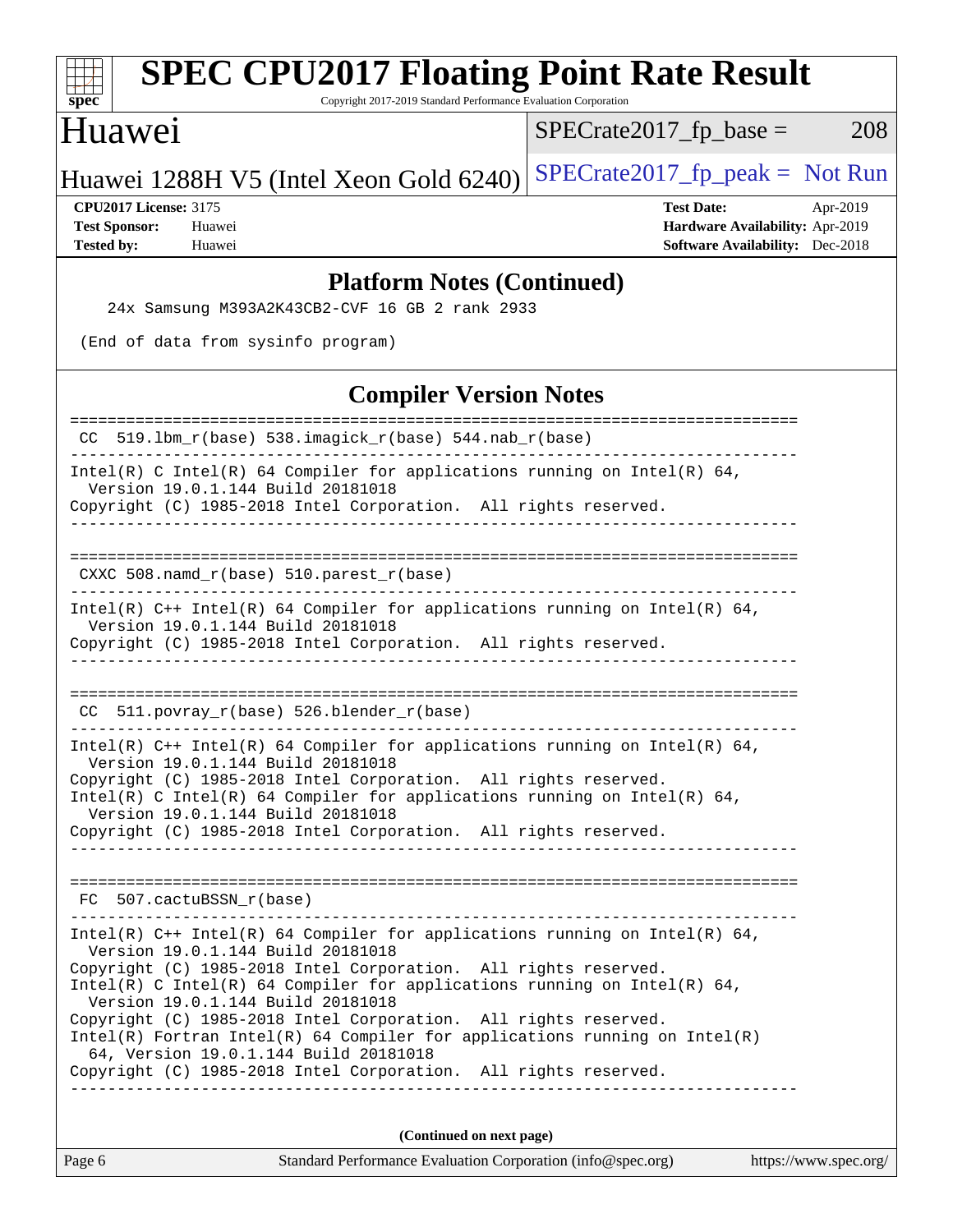

## **[SPEC CPU2017 Floating Point Rate Result](http://www.spec.org/auto/cpu2017/Docs/result-fields.html#SPECCPU2017FloatingPointRateResult)**

Copyright 2017-2019 Standard Performance Evaluation Corporation

#### Huawei

 $SPECrate2017_fp\_base = 208$ 

## Huawei 1288H V5 (Intel Xeon Gold  $6240$ ) [SPECrate2017\\_fp\\_peak =](http://www.spec.org/auto/cpu2017/Docs/result-fields.html#SPECrate2017fppeak) Not Run

**[CPU2017 License:](http://www.spec.org/auto/cpu2017/Docs/result-fields.html#CPU2017License)** 3175 **[Test Date:](http://www.spec.org/auto/cpu2017/Docs/result-fields.html#TestDate)** Apr-2019 **[Test Sponsor:](http://www.spec.org/auto/cpu2017/Docs/result-fields.html#TestSponsor)** Huawei **[Hardware Availability:](http://www.spec.org/auto/cpu2017/Docs/result-fields.html#HardwareAvailability)** Apr-2019 **[Tested by:](http://www.spec.org/auto/cpu2017/Docs/result-fields.html#Testedby)** Huawei **[Software Availability:](http://www.spec.org/auto/cpu2017/Docs/result-fields.html#SoftwareAvailability)** Dec-2018

#### **[Compiler Version Notes \(Continued\)](http://www.spec.org/auto/cpu2017/Docs/result-fields.html#CompilerVersionNotes)**

| FC 503.bwayes $r(base)$ 549.fotonik3d $r(base)$ 554.roms $r(base)$                                                                                                                                                                                                                                                                                                         |
|----------------------------------------------------------------------------------------------------------------------------------------------------------------------------------------------------------------------------------------------------------------------------------------------------------------------------------------------------------------------------|
| Intel(R) Fortran Intel(R) 64 Compiler for applications running on Intel(R)<br>64, Version 19.0.1.144 Build 20181018<br>Copyright (C) 1985-2018 Intel Corporation. All rights reserved.                                                                                                                                                                                     |
| CC $521.$ wrf $r(base) 527.$ cam4 $r(base)$                                                                                                                                                                                                                                                                                                                                |
| Intel(R) Fortran Intel(R) 64 Compiler for applications running on Intel(R)<br>64, Version 19.0.1.144 Build 20181018<br>Copyright (C) 1985-2018 Intel Corporation. All rights reserved.<br>Intel(R) C Intel(R) 64 Compiler for applications running on Intel(R) 64,<br>Version 19.0.1.144 Build 20181018<br>Copyright (C) 1985-2018 Intel Corporation. All rights reserved. |

#### **[Base Compiler Invocation](http://www.spec.org/auto/cpu2017/Docs/result-fields.html#BaseCompilerInvocation)**

[C benchmarks](http://www.spec.org/auto/cpu2017/Docs/result-fields.html#Cbenchmarks): [icc -m64 -std=c11](http://www.spec.org/cpu2017/results/res2019q2/cpu2017-20190428-12518.flags.html#user_CCbase_intel_icc_64bit_c11_33ee0cdaae7deeeab2a9725423ba97205ce30f63b9926c2519791662299b76a0318f32ddfffdc46587804de3178b4f9328c46fa7c2b0cd779d7a61945c91cd35)

[C++ benchmarks:](http://www.spec.org/auto/cpu2017/Docs/result-fields.html#CXXbenchmarks) [icpc -m64](http://www.spec.org/cpu2017/results/res2019q2/cpu2017-20190428-12518.flags.html#user_CXXbase_intel_icpc_64bit_4ecb2543ae3f1412ef961e0650ca070fec7b7afdcd6ed48761b84423119d1bf6bdf5cad15b44d48e7256388bc77273b966e5eb805aefd121eb22e9299b2ec9d9)

[Fortran benchmarks](http://www.spec.org/auto/cpu2017/Docs/result-fields.html#Fortranbenchmarks): [ifort -m64](http://www.spec.org/cpu2017/results/res2019q2/cpu2017-20190428-12518.flags.html#user_FCbase_intel_ifort_64bit_24f2bb282fbaeffd6157abe4f878425411749daecae9a33200eee2bee2fe76f3b89351d69a8130dd5949958ce389cf37ff59a95e7a40d588e8d3a57e0c3fd751)

[Benchmarks using both Fortran and C](http://www.spec.org/auto/cpu2017/Docs/result-fields.html#BenchmarksusingbothFortranandC): [ifort -m64](http://www.spec.org/cpu2017/results/res2019q2/cpu2017-20190428-12518.flags.html#user_CC_FCbase_intel_ifort_64bit_24f2bb282fbaeffd6157abe4f878425411749daecae9a33200eee2bee2fe76f3b89351d69a8130dd5949958ce389cf37ff59a95e7a40d588e8d3a57e0c3fd751) [icc -m64 -std=c11](http://www.spec.org/cpu2017/results/res2019q2/cpu2017-20190428-12518.flags.html#user_CC_FCbase_intel_icc_64bit_c11_33ee0cdaae7deeeab2a9725423ba97205ce30f63b9926c2519791662299b76a0318f32ddfffdc46587804de3178b4f9328c46fa7c2b0cd779d7a61945c91cd35)

[Benchmarks using both C and C++](http://www.spec.org/auto/cpu2017/Docs/result-fields.html#BenchmarksusingbothCandCXX): [icpc -m64](http://www.spec.org/cpu2017/results/res2019q2/cpu2017-20190428-12518.flags.html#user_CC_CXXbase_intel_icpc_64bit_4ecb2543ae3f1412ef961e0650ca070fec7b7afdcd6ed48761b84423119d1bf6bdf5cad15b44d48e7256388bc77273b966e5eb805aefd121eb22e9299b2ec9d9) [icc -m64 -std=c11](http://www.spec.org/cpu2017/results/res2019q2/cpu2017-20190428-12518.flags.html#user_CC_CXXbase_intel_icc_64bit_c11_33ee0cdaae7deeeab2a9725423ba97205ce30f63b9926c2519791662299b76a0318f32ddfffdc46587804de3178b4f9328c46fa7c2b0cd779d7a61945c91cd35)

[Benchmarks using Fortran, C, and C++:](http://www.spec.org/auto/cpu2017/Docs/result-fields.html#BenchmarksusingFortranCandCXX) [icpc -m64](http://www.spec.org/cpu2017/results/res2019q2/cpu2017-20190428-12518.flags.html#user_CC_CXX_FCbase_intel_icpc_64bit_4ecb2543ae3f1412ef961e0650ca070fec7b7afdcd6ed48761b84423119d1bf6bdf5cad15b44d48e7256388bc77273b966e5eb805aefd121eb22e9299b2ec9d9) [icc -m64 -std=c11](http://www.spec.org/cpu2017/results/res2019q2/cpu2017-20190428-12518.flags.html#user_CC_CXX_FCbase_intel_icc_64bit_c11_33ee0cdaae7deeeab2a9725423ba97205ce30f63b9926c2519791662299b76a0318f32ddfffdc46587804de3178b4f9328c46fa7c2b0cd779d7a61945c91cd35) [ifort -m64](http://www.spec.org/cpu2017/results/res2019q2/cpu2017-20190428-12518.flags.html#user_CC_CXX_FCbase_intel_ifort_64bit_24f2bb282fbaeffd6157abe4f878425411749daecae9a33200eee2bee2fe76f3b89351d69a8130dd5949958ce389cf37ff59a95e7a40d588e8d3a57e0c3fd751)

### **[Base Portability Flags](http://www.spec.org/auto/cpu2017/Docs/result-fields.html#BasePortabilityFlags)**

503.bwaves\_r: [-DSPEC\\_LP64](http://www.spec.org/cpu2017/results/res2019q2/cpu2017-20190428-12518.flags.html#suite_basePORTABILITY503_bwaves_r_DSPEC_LP64)

**(Continued on next page)**

Page 7 Standard Performance Evaluation Corporation [\(info@spec.org\)](mailto:info@spec.org) <https://www.spec.org/>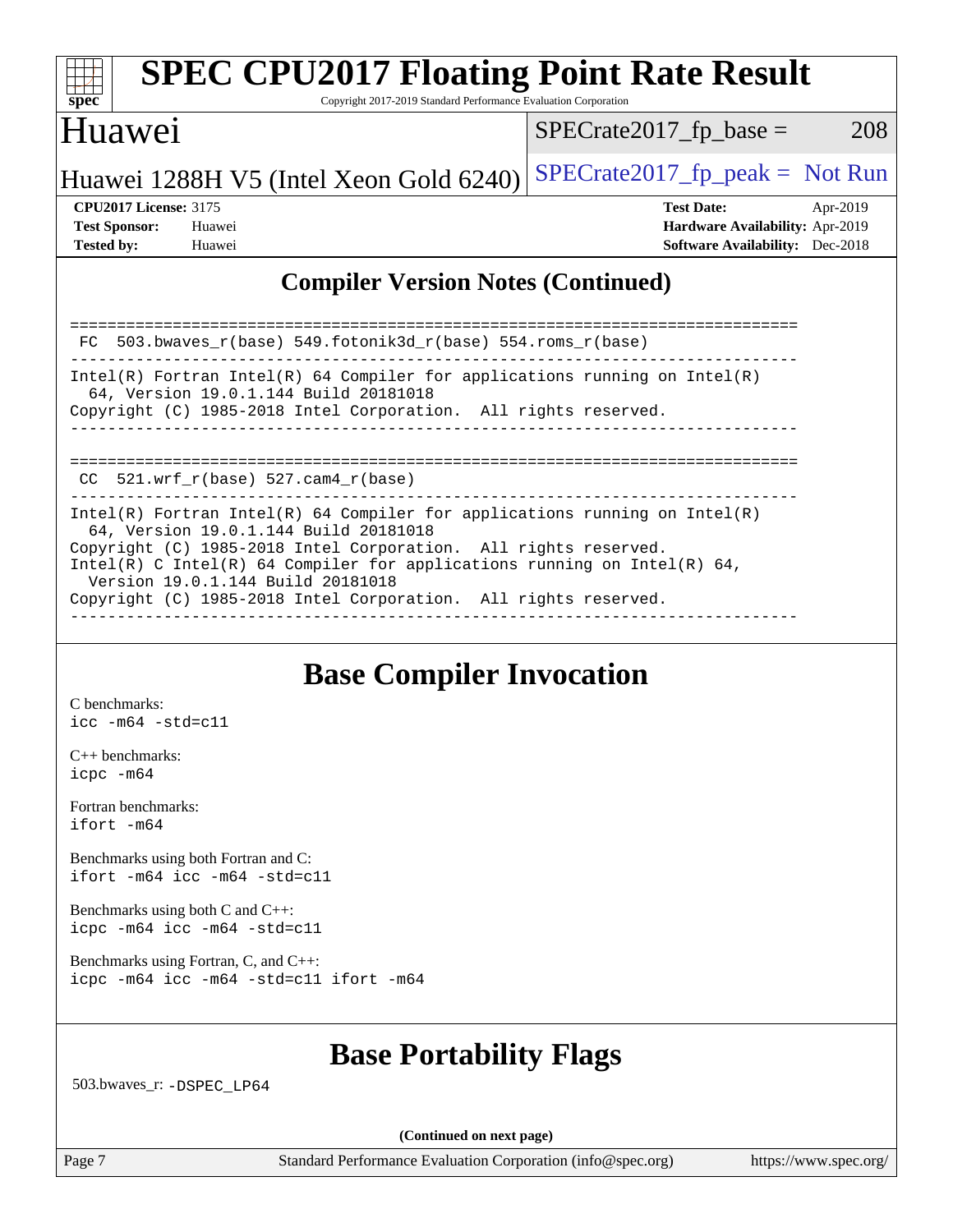

# **[SPEC CPU2017 Floating Point Rate Result](http://www.spec.org/auto/cpu2017/Docs/result-fields.html#SPECCPU2017FloatingPointRateResult)**

Copyright 2017-2019 Standard Performance Evaluation Corporation

### Huawei

 $SPECTate2017<sub>fr</sub> base = 208$ 

Huawei 1288H V5 (Intel Xeon Gold  $6240$ ) SPECrate 2017\_fp\_peak = Not Run

**[CPU2017 License:](http://www.spec.org/auto/cpu2017/Docs/result-fields.html#CPU2017License)** 3175 **[Test Date:](http://www.spec.org/auto/cpu2017/Docs/result-fields.html#TestDate)** Apr-2019 **[Test Sponsor:](http://www.spec.org/auto/cpu2017/Docs/result-fields.html#TestSponsor)** Huawei **[Hardware Availability:](http://www.spec.org/auto/cpu2017/Docs/result-fields.html#HardwareAvailability)** Apr-2019 **[Tested by:](http://www.spec.org/auto/cpu2017/Docs/result-fields.html#Testedby)** Huawei **[Software Availability:](http://www.spec.org/auto/cpu2017/Docs/result-fields.html#SoftwareAvailability)** Dec-2018

## **[Base Portability Flags \(Continued\)](http://www.spec.org/auto/cpu2017/Docs/result-fields.html#BasePortabilityFlags)**

 507.cactuBSSN\_r: [-DSPEC\\_LP64](http://www.spec.org/cpu2017/results/res2019q2/cpu2017-20190428-12518.flags.html#suite_basePORTABILITY507_cactuBSSN_r_DSPEC_LP64) 508.namd\_r: [-DSPEC\\_LP64](http://www.spec.org/cpu2017/results/res2019q2/cpu2017-20190428-12518.flags.html#suite_basePORTABILITY508_namd_r_DSPEC_LP64) 510.parest\_r: [-DSPEC\\_LP64](http://www.spec.org/cpu2017/results/res2019q2/cpu2017-20190428-12518.flags.html#suite_basePORTABILITY510_parest_r_DSPEC_LP64) 511.povray\_r: [-DSPEC\\_LP64](http://www.spec.org/cpu2017/results/res2019q2/cpu2017-20190428-12518.flags.html#suite_basePORTABILITY511_povray_r_DSPEC_LP64) 519.lbm\_r: [-DSPEC\\_LP64](http://www.spec.org/cpu2017/results/res2019q2/cpu2017-20190428-12518.flags.html#suite_basePORTABILITY519_lbm_r_DSPEC_LP64) 521.wrf\_r: [-DSPEC\\_LP64](http://www.spec.org/cpu2017/results/res2019q2/cpu2017-20190428-12518.flags.html#suite_basePORTABILITY521_wrf_r_DSPEC_LP64) [-DSPEC\\_CASE\\_FLAG](http://www.spec.org/cpu2017/results/res2019q2/cpu2017-20190428-12518.flags.html#b521.wrf_r_baseCPORTABILITY_DSPEC_CASE_FLAG) [-convert big\\_endian](http://www.spec.org/cpu2017/results/res2019q2/cpu2017-20190428-12518.flags.html#user_baseFPORTABILITY521_wrf_r_convert_big_endian_c3194028bc08c63ac5d04de18c48ce6d347e4e562e8892b8bdbdc0214820426deb8554edfa529a3fb25a586e65a3d812c835984020483e7e73212c4d31a38223) 526.blender\_r: [-DSPEC\\_LP64](http://www.spec.org/cpu2017/results/res2019q2/cpu2017-20190428-12518.flags.html#suite_basePORTABILITY526_blender_r_DSPEC_LP64) [-DSPEC\\_LINUX](http://www.spec.org/cpu2017/results/res2019q2/cpu2017-20190428-12518.flags.html#b526.blender_r_baseCPORTABILITY_DSPEC_LINUX) [-funsigned-char](http://www.spec.org/cpu2017/results/res2019q2/cpu2017-20190428-12518.flags.html#user_baseCPORTABILITY526_blender_r_force_uchar_40c60f00ab013830e2dd6774aeded3ff59883ba5a1fc5fc14077f794d777847726e2a5858cbc7672e36e1b067e7e5c1d9a74f7176df07886a243d7cc18edfe67) 527.cam4\_r: [-DSPEC\\_LP64](http://www.spec.org/cpu2017/results/res2019q2/cpu2017-20190428-12518.flags.html#suite_basePORTABILITY527_cam4_r_DSPEC_LP64) [-DSPEC\\_CASE\\_FLAG](http://www.spec.org/cpu2017/results/res2019q2/cpu2017-20190428-12518.flags.html#b527.cam4_r_baseCPORTABILITY_DSPEC_CASE_FLAG) 538.imagick\_r: [-DSPEC\\_LP64](http://www.spec.org/cpu2017/results/res2019q2/cpu2017-20190428-12518.flags.html#suite_basePORTABILITY538_imagick_r_DSPEC_LP64) 544.nab\_r: [-DSPEC\\_LP64](http://www.spec.org/cpu2017/results/res2019q2/cpu2017-20190428-12518.flags.html#suite_basePORTABILITY544_nab_r_DSPEC_LP64) 549.fotonik3d\_r: [-DSPEC\\_LP64](http://www.spec.org/cpu2017/results/res2019q2/cpu2017-20190428-12518.flags.html#suite_basePORTABILITY549_fotonik3d_r_DSPEC_LP64) 554.roms\_r: [-DSPEC\\_LP64](http://www.spec.org/cpu2017/results/res2019q2/cpu2017-20190428-12518.flags.html#suite_basePORTABILITY554_roms_r_DSPEC_LP64)

### **[Base Optimization Flags](http://www.spec.org/auto/cpu2017/Docs/result-fields.html#BaseOptimizationFlags)**

[C benchmarks](http://www.spec.org/auto/cpu2017/Docs/result-fields.html#Cbenchmarks): [-xCORE-AVX2](http://www.spec.org/cpu2017/results/res2019q2/cpu2017-20190428-12518.flags.html#user_CCbase_f-xCORE-AVX2) [-ipo](http://www.spec.org/cpu2017/results/res2019q2/cpu2017-20190428-12518.flags.html#user_CCbase_f-ipo) [-O3](http://www.spec.org/cpu2017/results/res2019q2/cpu2017-20190428-12518.flags.html#user_CCbase_f-O3) [-no-prec-div](http://www.spec.org/cpu2017/results/res2019q2/cpu2017-20190428-12518.flags.html#user_CCbase_f-no-prec-div) [-qopt-prefetch](http://www.spec.org/cpu2017/results/res2019q2/cpu2017-20190428-12518.flags.html#user_CCbase_f-qopt-prefetch) [-ffinite-math-only](http://www.spec.org/cpu2017/results/res2019q2/cpu2017-20190428-12518.flags.html#user_CCbase_f_finite_math_only_cb91587bd2077682c4b38af759c288ed7c732db004271a9512da14a4f8007909a5f1427ecbf1a0fb78ff2a814402c6114ac565ca162485bbcae155b5e4258871) [-qopt-mem-layout-trans=4](http://www.spec.org/cpu2017/results/res2019q2/cpu2017-20190428-12518.flags.html#user_CCbase_f-qopt-mem-layout-trans_fa39e755916c150a61361b7846f310bcdf6f04e385ef281cadf3647acec3f0ae266d1a1d22d972a7087a248fd4e6ca390a3634700869573d231a252c784941a8) [C++ benchmarks:](http://www.spec.org/auto/cpu2017/Docs/result-fields.html#CXXbenchmarks) [-xCORE-AVX2](http://www.spec.org/cpu2017/results/res2019q2/cpu2017-20190428-12518.flags.html#user_CXXbase_f-xCORE-AVX2) [-ipo](http://www.spec.org/cpu2017/results/res2019q2/cpu2017-20190428-12518.flags.html#user_CXXbase_f-ipo) [-O3](http://www.spec.org/cpu2017/results/res2019q2/cpu2017-20190428-12518.flags.html#user_CXXbase_f-O3) [-no-prec-div](http://www.spec.org/cpu2017/results/res2019q2/cpu2017-20190428-12518.flags.html#user_CXXbase_f-no-prec-div) [-qopt-prefetch](http://www.spec.org/cpu2017/results/res2019q2/cpu2017-20190428-12518.flags.html#user_CXXbase_f-qopt-prefetch) [-ffinite-math-only](http://www.spec.org/cpu2017/results/res2019q2/cpu2017-20190428-12518.flags.html#user_CXXbase_f_finite_math_only_cb91587bd2077682c4b38af759c288ed7c732db004271a9512da14a4f8007909a5f1427ecbf1a0fb78ff2a814402c6114ac565ca162485bbcae155b5e4258871) [-qopt-mem-layout-trans=4](http://www.spec.org/cpu2017/results/res2019q2/cpu2017-20190428-12518.flags.html#user_CXXbase_f-qopt-mem-layout-trans_fa39e755916c150a61361b7846f310bcdf6f04e385ef281cadf3647acec3f0ae266d1a1d22d972a7087a248fd4e6ca390a3634700869573d231a252c784941a8)

#### [Fortran benchmarks](http://www.spec.org/auto/cpu2017/Docs/result-fields.html#Fortranbenchmarks):

[-xCORE-AVX2](http://www.spec.org/cpu2017/results/res2019q2/cpu2017-20190428-12518.flags.html#user_FCbase_f-xCORE-AVX2) [-ipo](http://www.spec.org/cpu2017/results/res2019q2/cpu2017-20190428-12518.flags.html#user_FCbase_f-ipo) [-O3](http://www.spec.org/cpu2017/results/res2019q2/cpu2017-20190428-12518.flags.html#user_FCbase_f-O3) [-no-prec-div](http://www.spec.org/cpu2017/results/res2019q2/cpu2017-20190428-12518.flags.html#user_FCbase_f-no-prec-div) [-qopt-prefetch](http://www.spec.org/cpu2017/results/res2019q2/cpu2017-20190428-12518.flags.html#user_FCbase_f-qopt-prefetch) [-ffinite-math-only](http://www.spec.org/cpu2017/results/res2019q2/cpu2017-20190428-12518.flags.html#user_FCbase_f_finite_math_only_cb91587bd2077682c4b38af759c288ed7c732db004271a9512da14a4f8007909a5f1427ecbf1a0fb78ff2a814402c6114ac565ca162485bbcae155b5e4258871) [-qopt-mem-layout-trans=4](http://www.spec.org/cpu2017/results/res2019q2/cpu2017-20190428-12518.flags.html#user_FCbase_f-qopt-mem-layout-trans_fa39e755916c150a61361b7846f310bcdf6f04e385ef281cadf3647acec3f0ae266d1a1d22d972a7087a248fd4e6ca390a3634700869573d231a252c784941a8) [-auto](http://www.spec.org/cpu2017/results/res2019q2/cpu2017-20190428-12518.flags.html#user_FCbase_f-auto) [-nostandard-realloc-lhs](http://www.spec.org/cpu2017/results/res2019q2/cpu2017-20190428-12518.flags.html#user_FCbase_f_2003_std_realloc_82b4557e90729c0f113870c07e44d33d6f5a304b4f63d4c15d2d0f1fab99f5daaed73bdb9275d9ae411527f28b936061aa8b9c8f2d63842963b95c9dd6426b8a) [-align array32byte](http://www.spec.org/cpu2017/results/res2019q2/cpu2017-20190428-12518.flags.html#user_FCbase_align_array32byte_b982fe038af199962ba9a80c053b8342c548c85b40b8e86eb3cc33dee0d7986a4af373ac2d51c3f7cf710a18d62fdce2948f201cd044323541f22fc0fffc51b6)

[Benchmarks using both Fortran and C](http://www.spec.org/auto/cpu2017/Docs/result-fields.html#BenchmarksusingbothFortranandC):

[-xCORE-AVX2](http://www.spec.org/cpu2017/results/res2019q2/cpu2017-20190428-12518.flags.html#user_CC_FCbase_f-xCORE-AVX2) [-ipo](http://www.spec.org/cpu2017/results/res2019q2/cpu2017-20190428-12518.flags.html#user_CC_FCbase_f-ipo) [-O3](http://www.spec.org/cpu2017/results/res2019q2/cpu2017-20190428-12518.flags.html#user_CC_FCbase_f-O3) [-no-prec-div](http://www.spec.org/cpu2017/results/res2019q2/cpu2017-20190428-12518.flags.html#user_CC_FCbase_f-no-prec-div) [-qopt-prefetch](http://www.spec.org/cpu2017/results/res2019q2/cpu2017-20190428-12518.flags.html#user_CC_FCbase_f-qopt-prefetch) [-ffinite-math-only](http://www.spec.org/cpu2017/results/res2019q2/cpu2017-20190428-12518.flags.html#user_CC_FCbase_f_finite_math_only_cb91587bd2077682c4b38af759c288ed7c732db004271a9512da14a4f8007909a5f1427ecbf1a0fb78ff2a814402c6114ac565ca162485bbcae155b5e4258871) [-qopt-mem-layout-trans=4](http://www.spec.org/cpu2017/results/res2019q2/cpu2017-20190428-12518.flags.html#user_CC_FCbase_f-qopt-mem-layout-trans_fa39e755916c150a61361b7846f310bcdf6f04e385ef281cadf3647acec3f0ae266d1a1d22d972a7087a248fd4e6ca390a3634700869573d231a252c784941a8) [-auto](http://www.spec.org/cpu2017/results/res2019q2/cpu2017-20190428-12518.flags.html#user_CC_FCbase_f-auto) [-nostandard-realloc-lhs](http://www.spec.org/cpu2017/results/res2019q2/cpu2017-20190428-12518.flags.html#user_CC_FCbase_f_2003_std_realloc_82b4557e90729c0f113870c07e44d33d6f5a304b4f63d4c15d2d0f1fab99f5daaed73bdb9275d9ae411527f28b936061aa8b9c8f2d63842963b95c9dd6426b8a) [-align array32byte](http://www.spec.org/cpu2017/results/res2019q2/cpu2017-20190428-12518.flags.html#user_CC_FCbase_align_array32byte_b982fe038af199962ba9a80c053b8342c548c85b40b8e86eb3cc33dee0d7986a4af373ac2d51c3f7cf710a18d62fdce2948f201cd044323541f22fc0fffc51b6)

[Benchmarks using both C and C++](http://www.spec.org/auto/cpu2017/Docs/result-fields.html#BenchmarksusingbothCandCXX): [-xCORE-AVX2](http://www.spec.org/cpu2017/results/res2019q2/cpu2017-20190428-12518.flags.html#user_CC_CXXbase_f-xCORE-AVX2) [-ipo](http://www.spec.org/cpu2017/results/res2019q2/cpu2017-20190428-12518.flags.html#user_CC_CXXbase_f-ipo) [-O3](http://www.spec.org/cpu2017/results/res2019q2/cpu2017-20190428-12518.flags.html#user_CC_CXXbase_f-O3) [-no-prec-div](http://www.spec.org/cpu2017/results/res2019q2/cpu2017-20190428-12518.flags.html#user_CC_CXXbase_f-no-prec-div) [-qopt-prefetch](http://www.spec.org/cpu2017/results/res2019q2/cpu2017-20190428-12518.flags.html#user_CC_CXXbase_f-qopt-prefetch) [-ffinite-math-only](http://www.spec.org/cpu2017/results/res2019q2/cpu2017-20190428-12518.flags.html#user_CC_CXXbase_f_finite_math_only_cb91587bd2077682c4b38af759c288ed7c732db004271a9512da14a4f8007909a5f1427ecbf1a0fb78ff2a814402c6114ac565ca162485bbcae155b5e4258871) [-qopt-mem-layout-trans=4](http://www.spec.org/cpu2017/results/res2019q2/cpu2017-20190428-12518.flags.html#user_CC_CXXbase_f-qopt-mem-layout-trans_fa39e755916c150a61361b7846f310bcdf6f04e385ef281cadf3647acec3f0ae266d1a1d22d972a7087a248fd4e6ca390a3634700869573d231a252c784941a8)

[Benchmarks using Fortran, C, and C++:](http://www.spec.org/auto/cpu2017/Docs/result-fields.html#BenchmarksusingFortranCandCXX)

```
-xCORE-AVX2 -ipo -O3 -no-prec-div -qopt-prefetch -ffinite-math-only
-qopt-mem-layout-trans=4 -auto -nostandard-realloc-lhs
-align array32byte
```